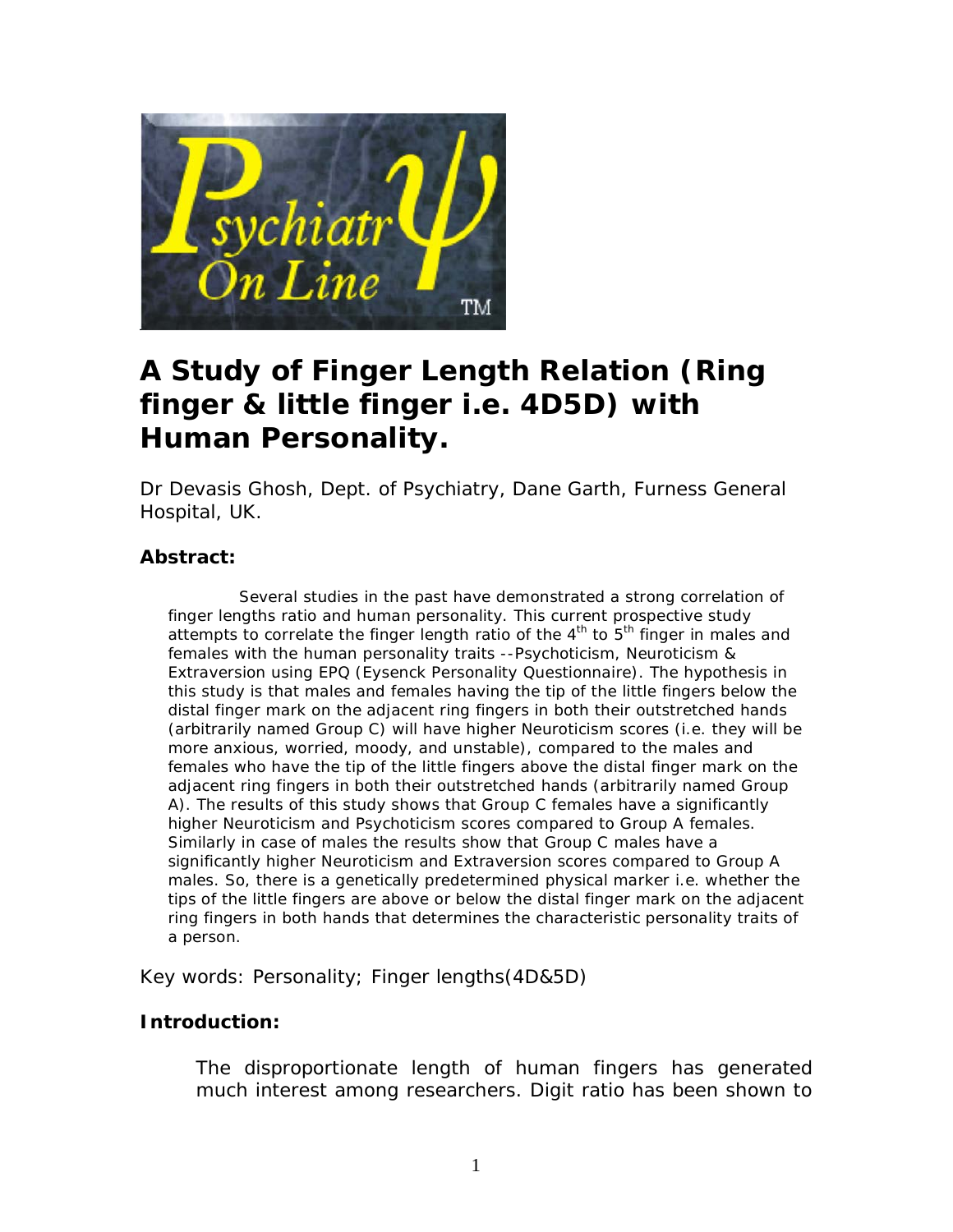correlate with several psychological traits. Women with smaller digit ratios report higher, more masculinized scores on the Bem Sex Role Inventory (Csatho et al., 2003a). Men with smaller 2D:4D ratios are perceived as being more masculine and dominant by female observers (Neave et al., 2003). The male hormone testosterone has been found to have an organizational effect on adult physical aggression in men. (Bailey-Allison-A et.al.2005) Manning and colleagues have found significant correlations between more masculine (small) digit ratios and achievement, ability, and speed in a variety of sports and in visual-spatial ability (Manning and Taylor, 2001; Manning, 2002a, 2002b). More male-like digit ratios are also associated with deleterious traits such as increased rates of autism, immune deficiency and reduced verbal fluency (Manning, 2002a). An easily measurable indicator of early action of sex hormones that relates to behavior i.e. the patterns of distal extent of finger tips was found to be similar across different human populations. Consistent sex differences were also found across the samples, (Peters-M et.al.,2002). There are also studies to show that digital growth in man could be controlled by morphogenetic gradients which may be altered in genetic disorders. (Mglinets-V-A1991).The relative stability and magnitude of genetic and environmental effects underlying major dimensions of adolescent personality across time were investigated by Gillespie Nathan-Aet.al (2004)which has revealed that familial aggregation was entirely explained by additive genetic effects.

Eysenck suggests three super factors: extraversion (E), neuroticism (N), and psychoticism (P). These super factors or dimensions of personality are orthogonal to each other, which mean that they do not correlate with each other (Eysenck & Eysenck, 1985). Furthermore, the super factors of extraversion, neuroticism, and psychoticism appear to be universal. Such universality has been demonstrated in cross-cultural studies using the Eysenck Personality Questionnaire (EPQ). Evidently, the studies show that the same dimensions of personality emerge in many different nations and cultures other than Western countries (Eysenck, 1991; Eysenck & Eysenck, 1985).

 The PEN model is based on the state-trait distinction. Traits are "semi permanent personality dispositions," whereas states are "transient internal conditions" that are produced when traits and situations interact with each other (Eysenck & Eysenck, 1985).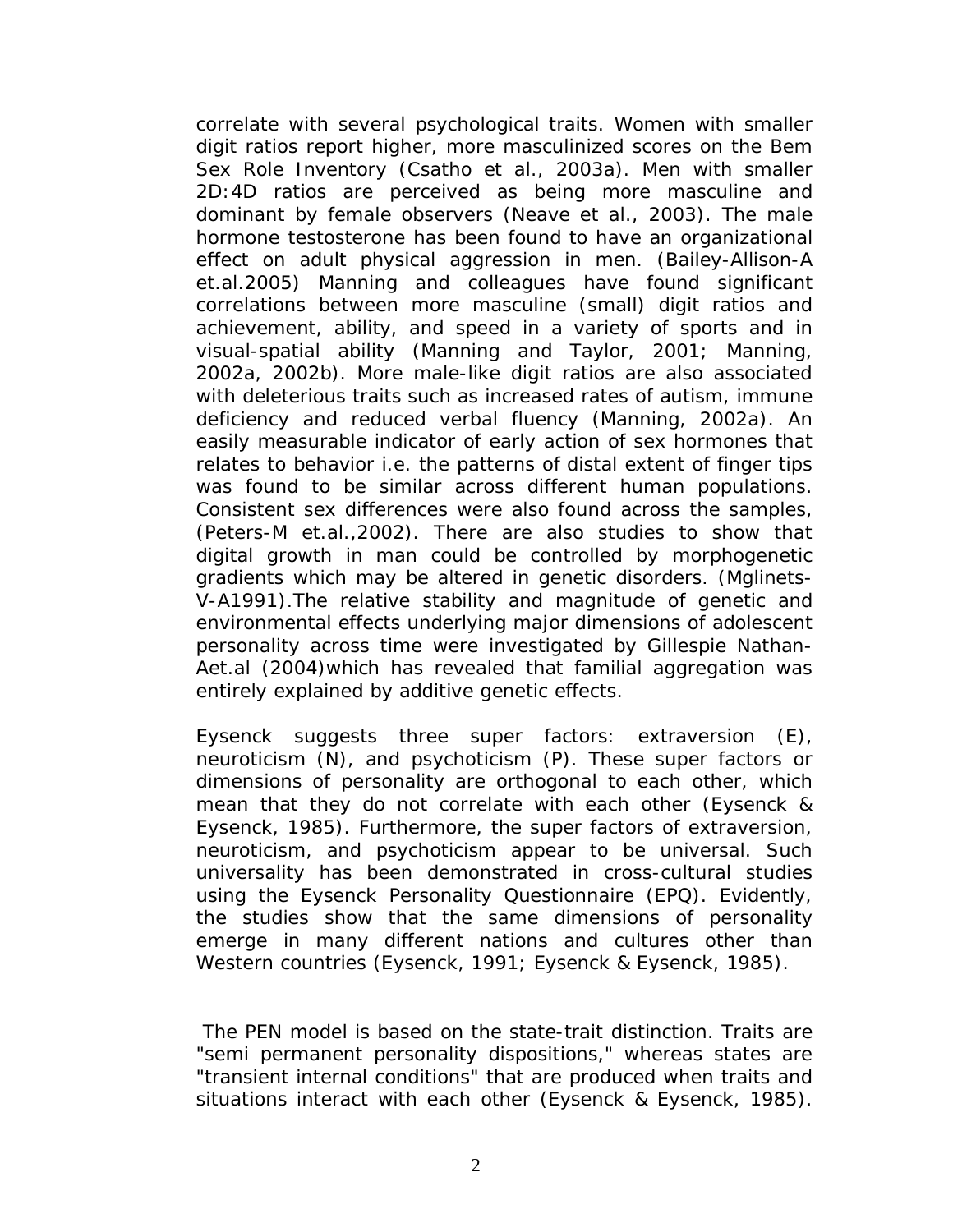That is, the super factors of extraversion, neuroticism, and psychoticism at the top level of the hierarchy are stable, whereas behaviors such as talking with a friend on a single occasion at the bottom of the hierarchy are changeable across time and situation. In this respect, the distinction between levels is very important for the analysis of personality in the PEN model.

In the PEN model, these dimensions or super factors are based on "constitutional, genetic, or inborn factors, which are to be discovered in the physiological, neurological, and biochemical structure of the individual" (Eysenck & Eysenck, 1985).

It has been found that a person with high extraversion is sociable, popular, optimistic, and rather unreliable, whereas a person with low extraversion is quiet, introspective, reserved, and reliable. A person with high neuroticism is anxious, worried, moody, and unstable, whereas a person with low neuroticism is calm, even-tempered, carefree, and emotionally stable. A person with high psychoticism is troublesome, uncooperative, hostile, and socially withdrawn, whereas a person with low psychoticism is altruistic, socialized, empathic, and conventional (Eysenck & Eysenck, 1985).

Neurotic individuals have greater activation levels and lower thresholds within the visceral brain. They are easily upset in the face of very minor stresses. However, emotionally stable people are calm under such stresses because they have lesser activation levels and higher thresholds (Eysenck, 1990).

Empirically, Ormel and Wohlfarth (1991) report that neuroticism indeed has strong influence on psychological distress. They find that "temperamental dispositions seem more powerful than environmental factors" in predicting psychological distress and that neuroticism is a "powerful determinant" of high psychological distress. Moreover Machiavellianism, like impulsivity, sensation seeking, and venturesomeness, was found to lie clearly n the Psychoticism+ Extraversion+ quadrant of the 3-dimensional personality sphere. (Allsopp-Jet.al1991). Wohlfarth et.al (1993) found social dysfunctioning was more pronounced in people with a psychological disorder than in those without.

Previous attempts to associate second to fourth digit ratio to the 'big-five' personality factors(extraversion, neuroticism, openness, conscientiousness and agreeableness) were found to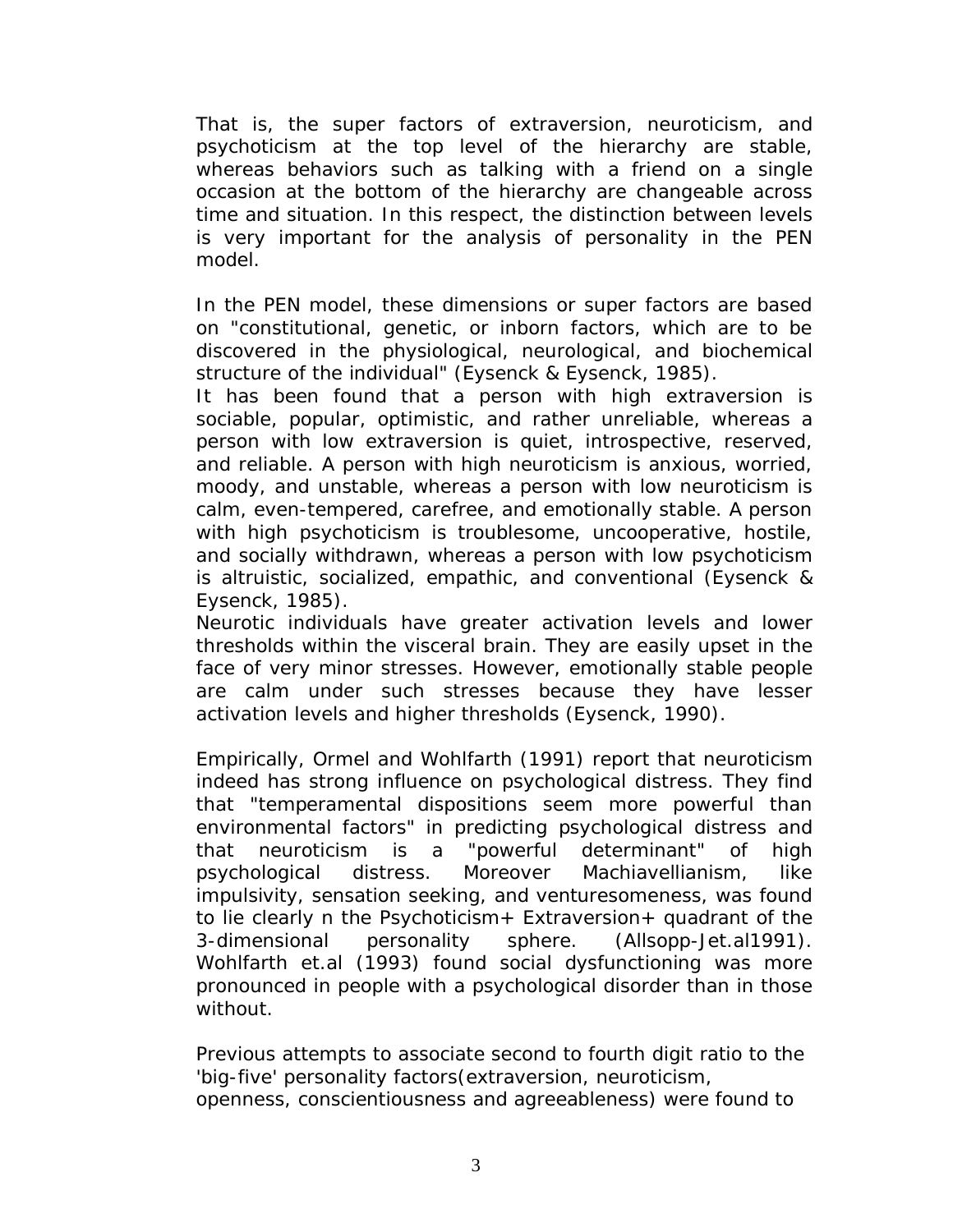be weak (Manning-John-T et.all 2004). Evidence for associations in the expected direction was found for sensation seeking, psychoticism and neuroticism, in all cases for females only. No association was found between digit ratio and cognitive test scores (Manning-John-T et.al.2002)

This current prospective study attempts to correlate relative length of the fourth to fifth finger (4D&5D) in males and females with the personality traits Psychoticism, Neuroticism & Extraversion (as in the PEN model) using EPQ-R (Eysenck Personality Questionnaire-Revised).

The hypothesis in this study is that males and females having the tip of the little fingers below the distal finger mark on the adjacent ring fingers in both their outstretched hands (arbitrarily named Group C) will have higher Neuroticism scores (i.e. they will be more anxious, worried, moody, and unstable), compared to the males and females who have the tip of the little fingers above the distal finger mark on the adjacent ring fingers in both their outstretched hands (arbitrarily named Group A).

## **Methods**

 EPQ-R (Eysenck Personality Questionnaire-Revised) was applied to randomly selected 112 normal healthy subjects {28 males and 28 females belonging to Arbitrary Group C (*having the tip of the little fingers below the distal finger mark on the adjacent ring fingers in both their outstretched hands*)} and {28 males and 28 females belonging to Arbitrary Group A (*who have the tip of the little fingers above the distal finger mark on the adjacent ring fingers in both their outstretched hands* ) }.

The volunteers belonged to the city of Kolkata, India and their age ranged from 16yrs to 60yrs. They had no past or present history of mental illnesses. Persons having different 4<sup>th</sup> & 5<sup>th</sup> finger relation other than specified in the above Groups A & C in this study were not included here. Participants completed a questionnaire EPQ Eysenck Personality Questionnaire and their 4<sup>th</sup> finger&5<sup>th</sup> finger i.e. 4D5D Relation were correspondingly noted.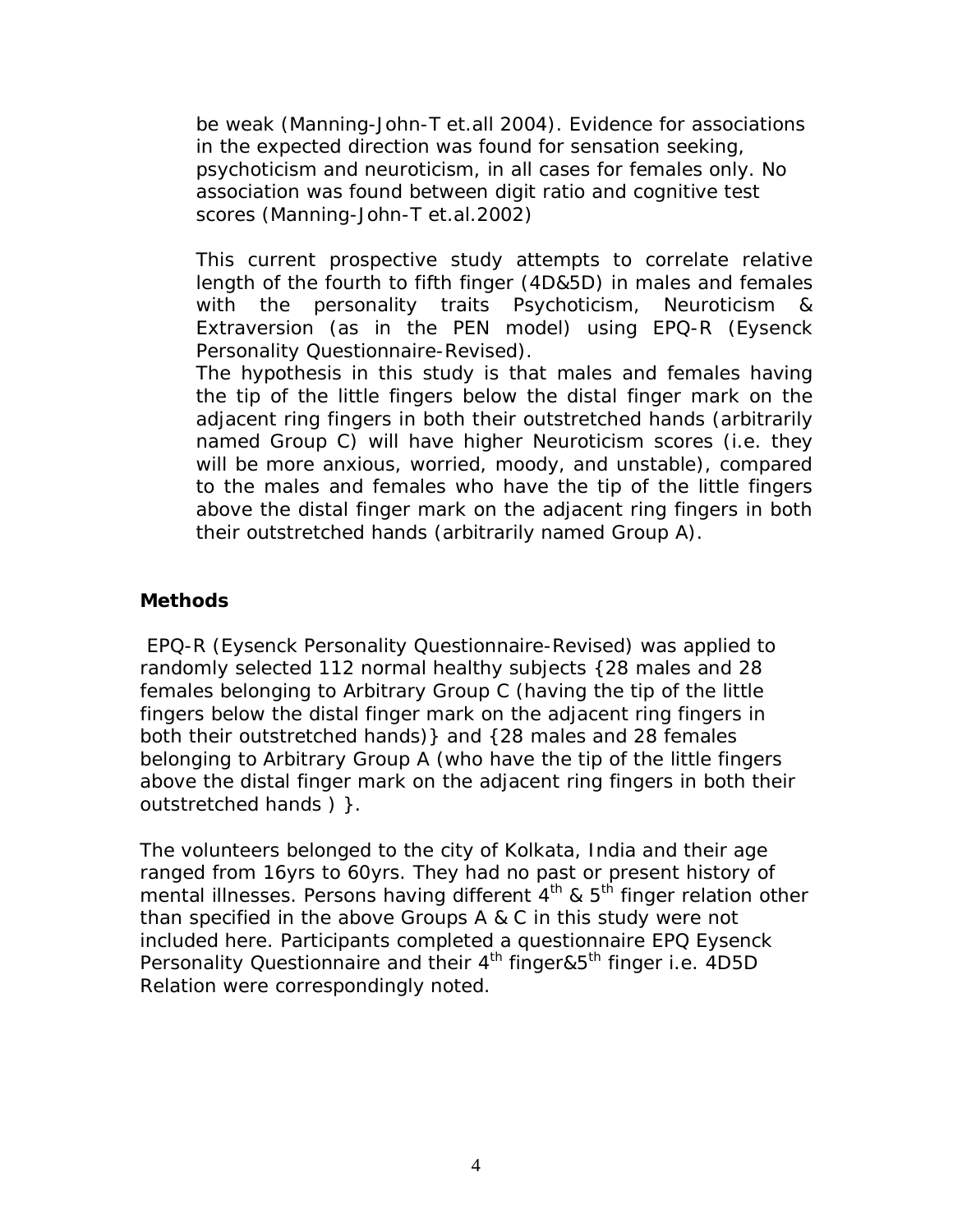# **Results**

This study shows:

# **In Males:**

- **1. Psychoticism:** There is no significant difference in the between psychoticism scores of the males belonging to Groups A and C in this study.
- **2. Extraversion:** The males belonging to Group C definitely showed **higher extraversion scores** (significant difference acceptable at 0.05 levels) compared to the males of Group A in this study i.e. the Group C males are more "sociable, popular and optimistic and rather unreliable".
- **3. Neuroticism:** the males belonging to Group C definitely showed **higher neuroticism scores** (significant difference acceptable at 0.05 level) compared to the males of Group A. i.e. Group C males are more prone to be "anxious, worried and moody and unstable" than the males belonging to Group A.
- **4. Lie:** There is no significant difference in the between the Lie scores of the males belonging to Groups A and C in this study.

# **In Females:**

**1.Psychoticism:** Females belonging to Group C showed **significant higher** (difference acceptable at 0.05 level) Psychoticism scores compared to the females of Group A i.e. Group C females are more prone to be "troublesome, uncooperative, hostile and socially withdrawn".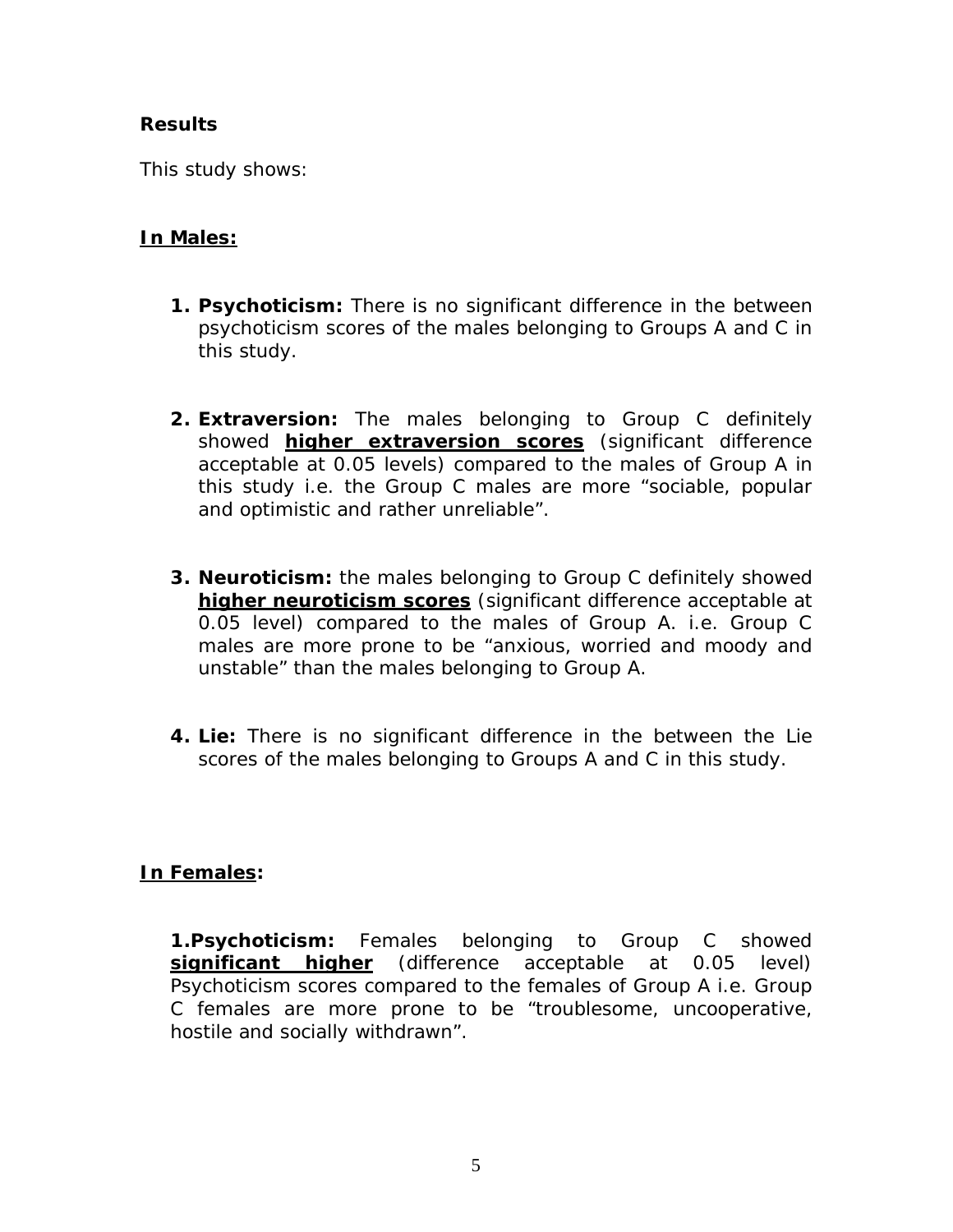**2.Extraversion:** There is no significant difference between the extraversion scores of females belonging to Groups A & C in this study.

- a. It may have been significantly higher in Group C females if the sample size would have been higher (for  $df=1$ , critical value of chi square at 0.05 significance is
- 3.84 and calculated value of chi square in this study was 3.34)

**3.Neuroticism:** Group C females **scored higher** (significant difference acceptable at 0.05 & 0.01 level) compared to females belonging to Group A in this study. Group C females are therefore more prone to be "anxious, worried and moody and unstable."

**4. Lie:** There is no significant difference in the between the Lie scores of the females belonging to Groups A and C in this study.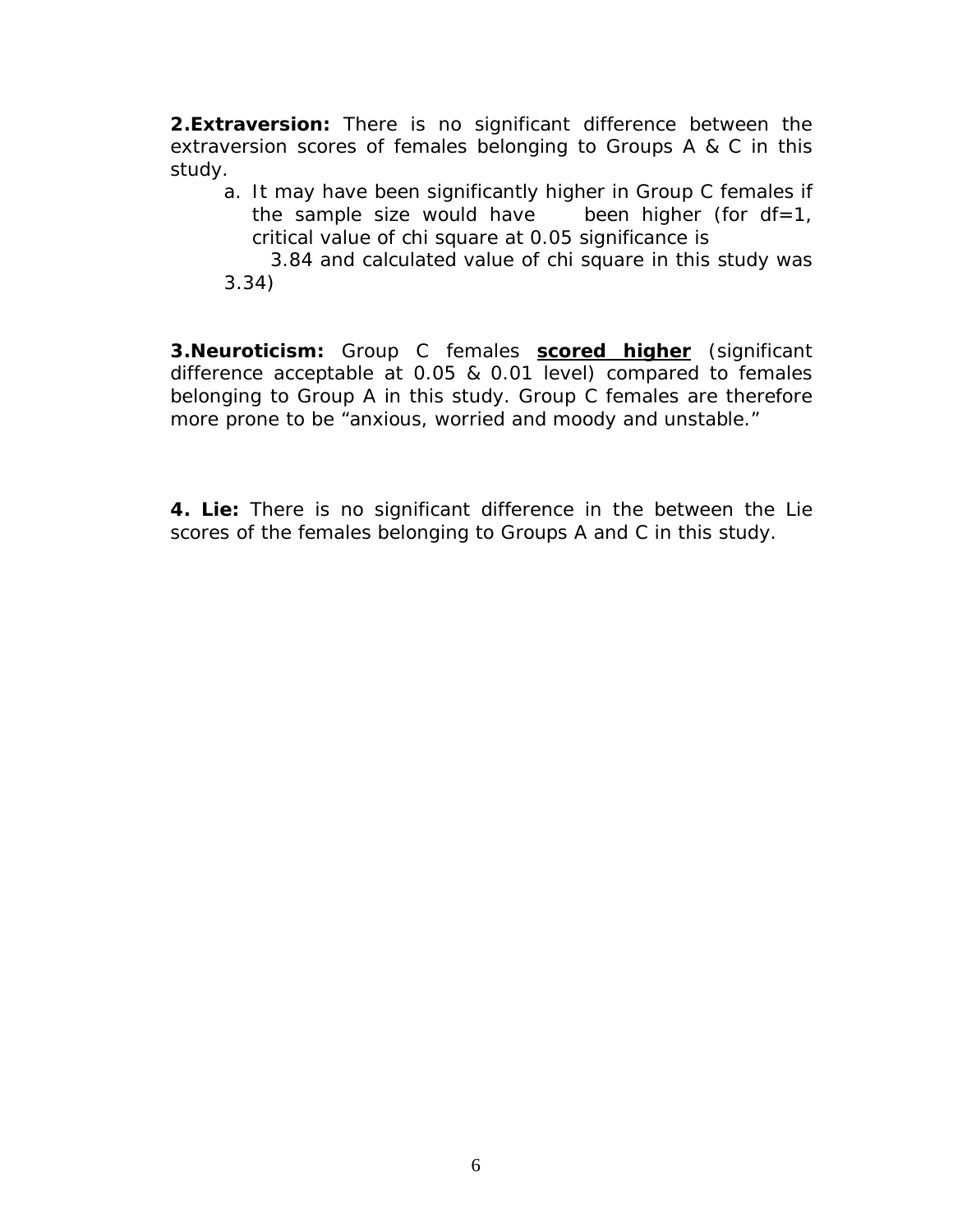|                |                | <b>PSYCHOTICISM</b> |                |                | <b>NEUROTICISM</b><br><b>EXTRAVERSION</b> |                |                |                |                |                |                |                |                |
|----------------|----------------|---------------------|----------------|----------------|-------------------------------------------|----------------|----------------|----------------|----------------|----------------|----------------|----------------|----------------|
|                | A(M)           | C(M)                | A(F)           | C(F)           |                                           | A(M)           | C(M)           | A(F)           | C(F)           | A(M)           | C(M)           | A(F)           | C(F)           |
|                |                |                     |                |                |                                           |                |                |                |                |                |                |                |                |
| 1              | 4              | 7                   | 6              | 10             |                                           | 3              | 8              | 7              | 8              | 5              | 5              | 6              | 4              |
| $\overline{2}$ | $\overline{4}$ | 10                  | 5              | 4              |                                           | 4              | 5              | 6              | 5              | $\overline{4}$ | 6              | 5              | 9              |
| 3              | 6              | 6                   | 5              | 10             |                                           | 5              | 5              | 4              | 9              | 8              | 6              | $\overline{2}$ | 6              |
| 4              | 6              | 4                   | 8              | 7              |                                           | 5              | 8              | 7              | 5              | 5              | 7              | $\overline{4}$ | 9              |
| 5              | $\overline{7}$ | $\overline{7}$      | $\overline{7}$ | 8              |                                           | 5              | 8              | 5              | 9              | 6              | 8              | 8              | 3              |
| 6              | 9              | 6                   | 8              | 10             |                                           | 4              | 4              | $\overline{2}$ | 5              | 6              | 3              | $\overline{7}$ | 6              |
| 7              | 5              | 4                   | $\overline{4}$ | 4              |                                           | 4              | 5              | 6              | 3              | 4              | 6              | 6              |                |
| 8              | 9              | 6                   | 6              | 6              |                                           | 6              | 8              | 8              | 6              | 6              | $\overline{7}$ | 6              | 8              |
| 9              | 6              | $\overline{7}$      | $\overline{O}$ | 8              |                                           | 4              | 5              | 3              | 4              | 6              | 6              | 8              | $\overline{4}$ |
| 10             | 4              | 4                   | 7              | 9              |                                           | 4              | $\overline{4}$ | 6              | 6              | 6              | 9              | 9              | 5              |
| 11             | 4              | 6                   | $\overline{7}$ | $\Omega$       |                                           | $\overline{O}$ | 4              | $\overline{7}$ | $\overline{4}$ | 6              | 9              | 6              | 6              |
| 12             | $\Omega$       | 4                   | $\overline{7}$ | 6              |                                           | 5              | 5              | 8              | 4              | 4              | 6              | $\overline{7}$ | 7              |
| 13             | 8              | 7                   | 8              | 8              |                                           | 6              | 6              | 6              | 6              | 6              | 8              | $\overline{4}$ | 8              |
| 14             | $\overline{4}$ | 6                   | 8              | 9              |                                           | 3              | 6              | $\overline{2}$ | $\overline{7}$ | 5              | 6              | 6              | 4              |
| 15             | 10             | 6                   | 8              | 6              |                                           | $\overline{7}$ | $\overline{4}$ | 3              | 8              | 5              | 6              | $\overline{2}$ | 1              |
| 16             | 8              | 10                  | $\Omega$       | 4              |                                           | 7              | 6              | $\overline{2}$ | 6              | 6              | 8              | $\overline{2}$ | 5              |
| 17             | 5              | $\overline{7}$      | 10             | $\overline{7}$ |                                           | 6              | 3              | $\overline{4}$ | 6              | 3              | 8              | 6              | 8              |
| 18             | $\overline{7}$ | $\overline{7}$      | 10             | 5              |                                           | 6              | 6              | $\overline{7}$ | 8              | 6              | 5              | 5              | $\overline{7}$ |
| 19             | 4              | 4                   | 7              | 7              |                                           | 3              | 8              | 6              | 6              | 1              | 8              | 4              | 5              |
| 20             | $\overline{7}$ | $\overline{7}$      | $\overline{O}$ | $\overline{7}$ |                                           | 6              | $\overline{7}$ | $\overline{2}$ | $\overline{7}$ | 7              | 6              | $\overline{7}$ | 8              |
| 21             | $\overline{4}$ | $\overline{4}$      | $\overline{7}$ | 8              |                                           | $\overline{4}$ | 8              | $\overline{7}$ | 8              | $\overline{4}$ | 6              | 6              | 9              |
| 22             | 7              | 5                   | 6              | 5              |                                           | 8              | 7              | 5              | 6              |                | 7              | 4              | 5              |
| 23             | 6              | 7                   | $\overline{O}$ | 8              |                                           | $\overline{2}$ | 3              | 4              | 8              | 5              | 8              | $\overline{2}$ | 6              |
| 24             | 8              | 6                   | $\overline{4}$ | $\overline{7}$ |                                           | $\overline{2}$ | 8              | $\overline{2}$ | 8              | 8              | 9              | 1              | $\overline{7}$ |
| 25             | 6              | 7                   | $\overline{O}$ | 8              |                                           | 6              | 8              | 1              | $\overline{7}$ | 3              | 6              | 3              | 6              |
| 26             | 8              | 6                   | $\overline{0}$ | 5              |                                           | 8              | 5              | $\overline{2}$ | 6              | 3              | 5              | $\overline{2}$ | 7              |
| 27             | 6              | 9                   | $\overline{4}$ | 8              |                                           | 8              | 6              | $\overline{2}$ | 9              | 8              | 6              | 4              | 4              |
| 28             | 5              | 7                   | 4              | 5              |                                           | $\overline{2}$ | 7              | 3              | 6              | 3              | 6              | 5              | 5              |
|                | 167            | 176                 | 146            | 189            |                                           | 133            | 167            | 127            | 180            | 146            | 186            | 137            | 169            |

# **STEN SCORES** *(PSYCHOTICISM, NEUROTICISM, EXTRAVERSION)*

A=Group A M=Male<br>C=Group C F=Female  $C =$ Group  $C$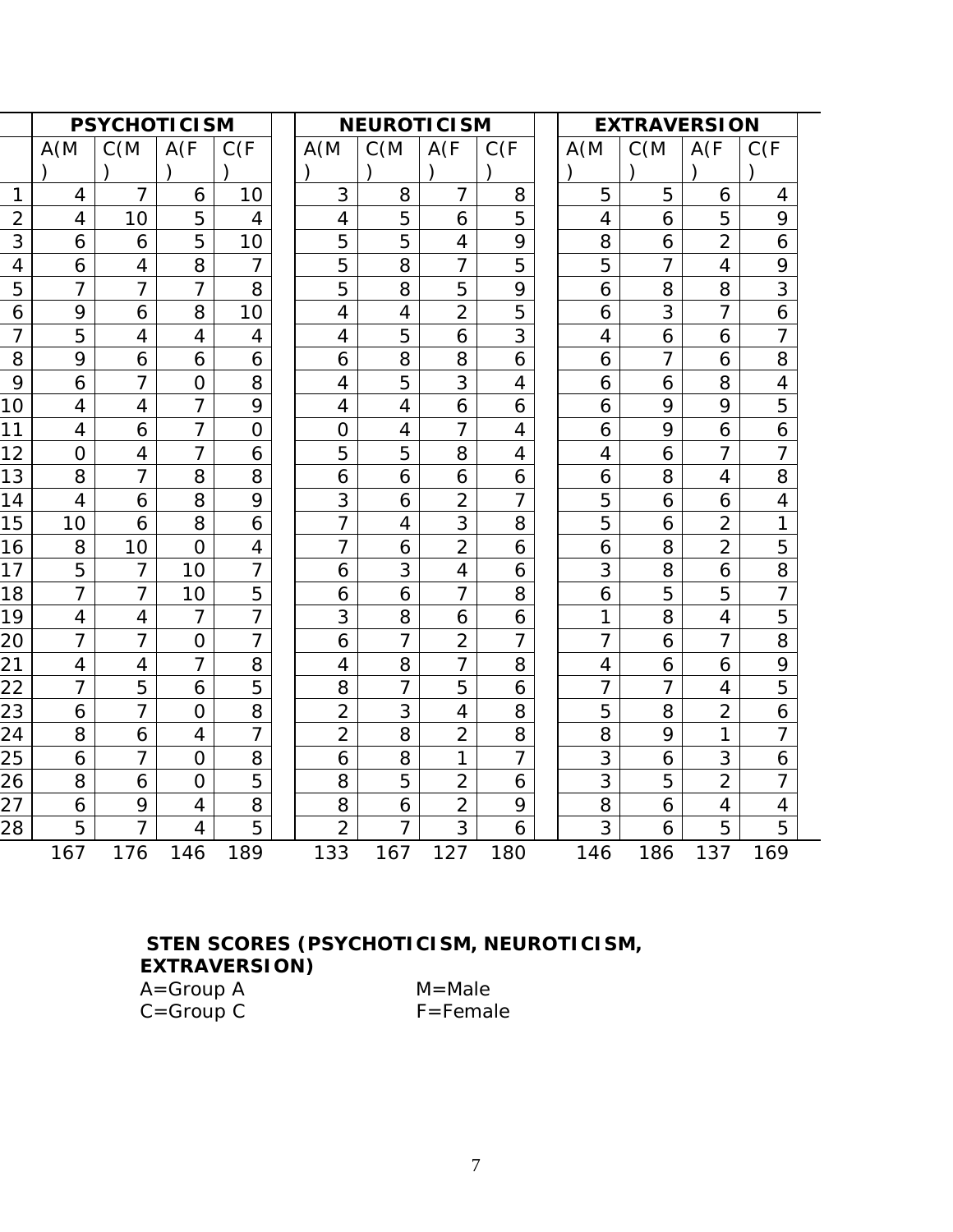| <u>IESCORES</u><br>C(M) A(F)<br>7 8 9<br>5 9 4 10<br>8 6 9 4 10<br>8 6 9 4 10<br>8 5 7 8<br>6 7 8 8 6 10<br>5 7 8<br>6 7 8 8 9<br>7 8 6 10<br>9 10 8 9 7<br>10 9 9 10 9<br>10 9 10 9<br>10 9 10 9<br>7 10 9<br>7 10 9<br>7 10 9<br>7 10 9<br>7 10 9<br>7 10 9<br>7 10 9<br>7 10<br>ΙE<br>Ĺ<br>$\frac{A(M)}{10}$ $\frac{1}{10}$ $\frac{1}{10}$ $\frac{1}{10}$ $\frac{1}{10}$ $\frac{1}{10}$ $\frac{1}{10}$ $\frac{1}{10}$ $\frac{1}{10}$ $\frac{1}{10}$ $\frac{1}{10}$ $\frac{1}{10}$ $\frac{1}{10}$ $\frac{1}{10}$ $\frac{1}{10}$ $\frac{1}{10}$ $\frac{1}{10}$ $\frac{1}{10}$ $\frac{1}{10}$ $\frac{1}{10}$ |  |                                                                                                                                                                                                                                                                                                                                                                                 |                                                                                                                                                                                                                                                                                                                                                                           |  |  |  |  |
|--------------------------------------------------------------------------------------------------------------------------------------------------------------------------------------------------------------------------------------------------------------------------------------------------------------------------------------------------------------------------------------------------------------------------------------------------------------------------------------------------------------------------------------------------------------------------------------------------------------|--|---------------------------------------------------------------------------------------------------------------------------------------------------------------------------------------------------------------------------------------------------------------------------------------------------------------------------------------------------------------------------------|---------------------------------------------------------------------------------------------------------------------------------------------------------------------------------------------------------------------------------------------------------------------------------------------------------------------------------------------------------------------------|--|--|--|--|
|                                                                                                                                                                                                                                                                                                                                                                                                                                                                                                                                                                                                              |  |                                                                                                                                                                                                                                                                                                                                                                                 |                                                                                                                                                                                                                                                                                                                                                                           |  |  |  |  |
|                                                                                                                                                                                                                                                                                                                                                                                                                                                                                                                                                                                                              |  |                                                                                                                                                                                                                                                                                                                                                                                 |                                                                                                                                                                                                                                                                                                                                                                           |  |  |  |  |
|                                                                                                                                                                                                                                                                                                                                                                                                                                                                                                                                                                                                              |  |                                                                                                                                                                                                                                                                                                                                                                                 |                                                                                                                                                                                                                                                                                                                                                                           |  |  |  |  |
|                                                                                                                                                                                                                                                                                                                                                                                                                                                                                                                                                                                                              |  |                                                                                                                                                                                                                                                                                                                                                                                 |                                                                                                                                                                                                                                                                                                                                                                           |  |  |  |  |
|                                                                                                                                                                                                                                                                                                                                                                                                                                                                                                                                                                                                              |  |                                                                                                                                                                                                                                                                                                                                                                                 |                                                                                                                                                                                                                                                                                                                                                                           |  |  |  |  |
|                                                                                                                                                                                                                                                                                                                                                                                                                                                                                                                                                                                                              |  |                                                                                                                                                                                                                                                                                                                                                                                 |                                                                                                                                                                                                                                                                                                                                                                           |  |  |  |  |
|                                                                                                                                                                                                                                                                                                                                                                                                                                                                                                                                                                                                              |  |                                                                                                                                                                                                                                                                                                                                                                                 |                                                                                                                                                                                                                                                                                                                                                                           |  |  |  |  |
|                                                                                                                                                                                                                                                                                                                                                                                                                                                                                                                                                                                                              |  |                                                                                                                                                                                                                                                                                                                                                                                 |                                                                                                                                                                                                                                                                                                                                                                           |  |  |  |  |
|                                                                                                                                                                                                                                                                                                                                                                                                                                                                                                                                                                                                              |  |                                                                                                                                                                                                                                                                                                                                                                                 |                                                                                                                                                                                                                                                                                                                                                                           |  |  |  |  |
|                                                                                                                                                                                                                                                                                                                                                                                                                                                                                                                                                                                                              |  |                                                                                                                                                                                                                                                                                                                                                                                 |                                                                                                                                                                                                                                                                                                                                                                           |  |  |  |  |
|                                                                                                                                                                                                                                                                                                                                                                                                                                                                                                                                                                                                              |  |                                                                                                                                                                                                                                                                                                                                                                                 |                                                                                                                                                                                                                                                                                                                                                                           |  |  |  |  |
|                                                                                                                                                                                                                                                                                                                                                                                                                                                                                                                                                                                                              |  |                                                                                                                                                                                                                                                                                                                                                                                 |                                                                                                                                                                                                                                                                                                                                                                           |  |  |  |  |
|                                                                                                                                                                                                                                                                                                                                                                                                                                                                                                                                                                                                              |  |                                                                                                                                                                                                                                                                                                                                                                                 |                                                                                                                                                                                                                                                                                                                                                                           |  |  |  |  |
|                                                                                                                                                                                                                                                                                                                                                                                                                                                                                                                                                                                                              |  |                                                                                                                                                                                                                                                                                                                                                                                 |                                                                                                                                                                                                                                                                                                                                                                           |  |  |  |  |
|                                                                                                                                                                                                                                                                                                                                                                                                                                                                                                                                                                                                              |  |                                                                                                                                                                                                                                                                                                                                                                                 |                                                                                                                                                                                                                                                                                                                                                                           |  |  |  |  |
|                                                                                                                                                                                                                                                                                                                                                                                                                                                                                                                                                                                                              |  |                                                                                                                                                                                                                                                                                                                                                                                 |                                                                                                                                                                                                                                                                                                                                                                           |  |  |  |  |
|                                                                                                                                                                                                                                                                                                                                                                                                                                                                                                                                                                                                              |  |                                                                                                                                                                                                                                                                                                                                                                                 |                                                                                                                                                                                                                                                                                                                                                                           |  |  |  |  |
|                                                                                                                                                                                                                                                                                                                                                                                                                                                                                                                                                                                                              |  |                                                                                                                                                                                                                                                                                                                                                                                 |                                                                                                                                                                                                                                                                                                                                                                           |  |  |  |  |
|                                                                                                                                                                                                                                                                                                                                                                                                                                                                                                                                                                                                              |  |                                                                                                                                                                                                                                                                                                                                                                                 |                                                                                                                                                                                                                                                                                                                                                                           |  |  |  |  |
|                                                                                                                                                                                                                                                                                                                                                                                                                                                                                                                                                                                                              |  |                                                                                                                                                                                                                                                                                                                                                                                 |                                                                                                                                                                                                                                                                                                                                                                           |  |  |  |  |
|                                                                                                                                                                                                                                                                                                                                                                                                                                                                                                                                                                                                              |  |                                                                                                                                                                                                                                                                                                                                                                                 |                                                                                                                                                                                                                                                                                                                                                                           |  |  |  |  |
|                                                                                                                                                                                                                                                                                                                                                                                                                                                                                                                                                                                                              |  |                                                                                                                                                                                                                                                                                                                                                                                 |                                                                                                                                                                                                                                                                                                                                                                           |  |  |  |  |
|                                                                                                                                                                                                                                                                                                                                                                                                                                                                                                                                                                                                              |  |                                                                                                                                                                                                                                                                                                                                                                                 |                                                                                                                                                                                                                                                                                                                                                                           |  |  |  |  |
|                                                                                                                                                                                                                                                                                                                                                                                                                                                                                                                                                                                                              |  |                                                                                                                                                                                                                                                                                                                                                                                 |                                                                                                                                                                                                                                                                                                                                                                           |  |  |  |  |
|                                                                                                                                                                                                                                                                                                                                                                                                                                                                                                                                                                                                              |  |                                                                                                                                                                                                                                                                                                                                                                                 |                                                                                                                                                                                                                                                                                                                                                                           |  |  |  |  |
|                                                                                                                                                                                                                                                                                                                                                                                                                                                                                                                                                                                                              |  |                                                                                                                                                                                                                                                                                                                                                                                 |                                                                                                                                                                                                                                                                                                                                                                           |  |  |  |  |
|                                                                                                                                                                                                                                                                                                                                                                                                                                                                                                                                                                                                              |  |                                                                                                                                                                                                                                                                                                                                                                                 |                                                                                                                                                                                                                                                                                                                                                                           |  |  |  |  |
|                                                                                                                                                                                                                                                                                                                                                                                                                                                                                                                                                                                                              |  |                                                                                                                                                                                                                                                                                                                                                                                 |                                                                                                                                                                                                                                                                                                                                                                           |  |  |  |  |
|                                                                                                                                                                                                                                                                                                                                                                                                                                                                                                                                                                                                              |  | $\frac{\frac{1}{A(F)} \frac{1}{10} \frac{1}{10} \frac{1}{10}}{\frac{1}{10} \frac{1}{10} \frac{1}{10} \frac{1}{10} \frac{1}{10} \frac{1}{10} \frac{1}{10} \frac{1}{10} \frac{1}{10} \frac{1}{10} \frac{1}{10} \frac{1}{10} \frac{1}{10} \frac{1}{10} \frac{1}{10} \frac{1}{10} \frac{1}{10} \frac{1}{10} \frac{1}{10} \frac{1}{10} \frac{1}{10} \frac{1}{10} \frac{1}{10} \frac$ | $\frac{C(F)}{10} \frac{1}{5} \frac{1}{9} \frac{1}{10} \frac{1}{10} \frac{1}{10} \frac{1}{10} \frac{1}{10} \frac{1}{10} \frac{1}{10} \frac{1}{10} \frac{1}{10} \frac{1}{10} \frac{1}{10} \frac{1}{10} \frac{1}{10} \frac{1}{10} \frac{1}{10} \frac{1}{10} \frac{1}{10} \frac{1}{10} \frac{1}{10} \frac{1}{10} \frac{1}{10} \frac{1}{10} \frac{1}{10} \frac{1}{10} \frac{1$ |  |  |  |  |
|                                                                                                                                                                                                                                                                                                                                                                                                                                                                                                                                                                                                              |  |                                                                                                                                                                                                                                                                                                                                                                                 |                                                                                                                                                                                                                                                                                                                                                                           |  |  |  |  |

 **STEN SCORES***(LIE)*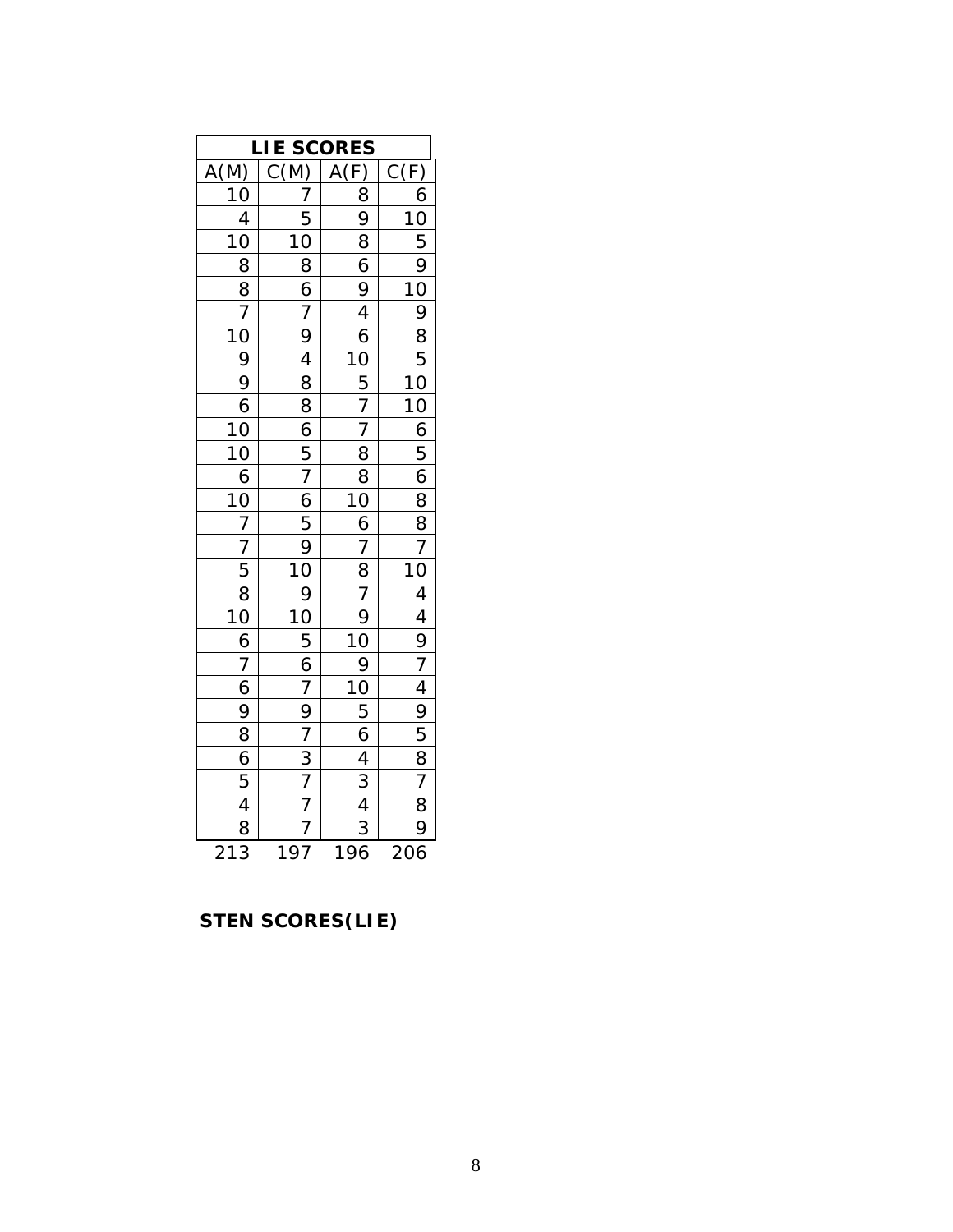### **IN MALES:**

| А. | <b>PSYCHOTICISM</b> | (MALE) |     |                    |                       |  |
|----|---------------------|--------|-----|--------------------|-----------------------|--|
|    | A (Male)            |        |     | C (Male)           |                       |  |
|    | 167                 |        |     | 176                |                       |  |
|    |                     |        | fo  | fe                 | SUM (fo-fe)(fo-fe)/fe |  |
|    | A(M)                |        | 167 | 171.5              | 0.11                  |  |
|    | C(M)                |        | 176 | 171.5              | 0.11                  |  |
|    |                     |        |     | chi square= $0.22$ |                       |  |
|    | $df = 1$            |        |     |                    |                       |  |

#### *NOT SIGNIFICANT AT ANY LEVEL*

 $\overline{\phantom{a}}$ 

#### **B. EXTRAVERSION (MALE)**

| A (Male) |     | C (Male) |                       |
|----------|-----|----------|-----------------------|
| 146      |     | 186      |                       |
|          | fo  | fe       | SUM (fo-fe)(fo-fe)/fe |
| A(M)     | 146 | 166      | 2.4                   |
| C(M)     | 186 | 166      | 2.4                   |

 $df = 1$  chi square=4.80

#### *SIGNIFICANT AT 0 .05 LEVEL*

### **C. NEUROTICISM (MALE)**

| A (Male) |     | C (Male) |                       |  |
|----------|-----|----------|-----------------------|--|
| 133      |     | 167      |                       |  |
|          | fo  | fe       | SUM (fo-fe)(fo-fe)/fe |  |
| A(M)     | 133 | 150      | 1.926                 |  |
| C(M)     | 167 | 150      | 1.926                 |  |

 $df = 1$  chi square= 3.825

#### *SIGNIFICANT AT 0 .05 LEVEL*

#### **D. LIE (MALE)**

| A (Male) |     | C (Male) |                       |  |
|----------|-----|----------|-----------------------|--|
| 213      |     | 197      |                       |  |
|          | fo  | fe.      | SUM (fo-fe)(fo-fe)/fe |  |
| A(M)     | 213 | 205      | 0.312                 |  |
| C(M)     | 197 | 205      | 0.312                 |  |

 $df = 1$  chi square=0.624

 *NOT SIGNIFICANT AT ANY LEVEL*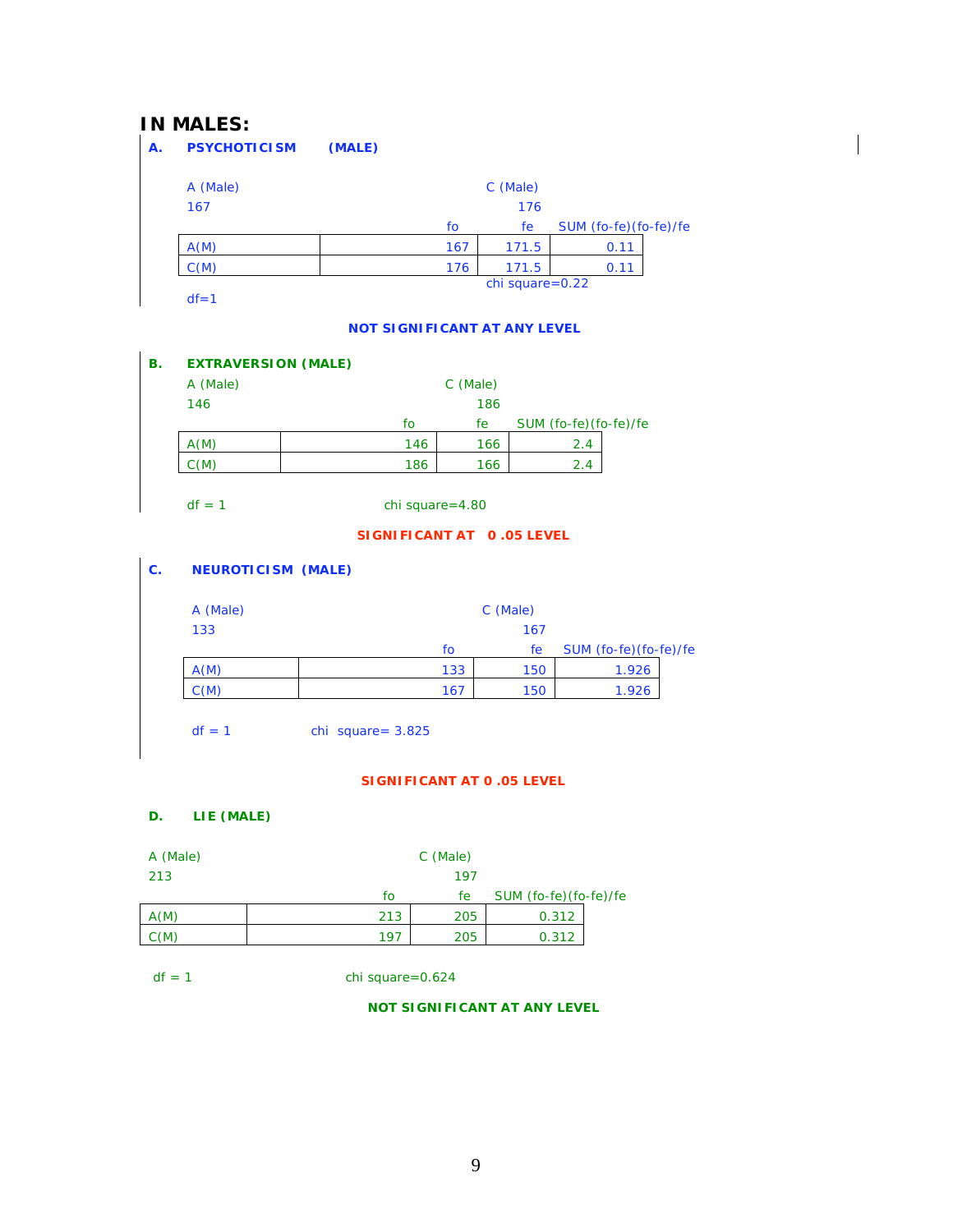# **RESULTS IN FEMALES:**

| А. | <b>PSYCHOTICISM</b> | (FEMALE) |     |                     |                       |  |
|----|---------------------|----------|-----|---------------------|-----------------------|--|
|    | A(Female)           |          |     | C(Female)           |                       |  |
|    | 146                 |          |     | 189                 |                       |  |
|    |                     |          | fo  | fe                  | SUM (fo-fe)(fo-fe)/fe |  |
|    | A(F)                |          | 146 | 167.5               | 2.759                 |  |
|    | C(F)                |          | 189 | 167.5               | 2.759                 |  |
|    |                     |          |     |                     |                       |  |
|    | $df = 1$            |          |     | chi square= $5.518$ |                       |  |

#### *SIGNIFICANT AT 0.05 LEVEL*

#### **B. EXTRAVERSION (FEMALE)**

| A(Female) |     | C (Female) |                       |  |  |
|-----------|-----|------------|-----------------------|--|--|
| 137       | 169 |            |                       |  |  |
|           | fo  | fe         | SUM (fo-fe)(fo-fe)/fe |  |  |
| A(F)      | 137 | 153        | 1.67                  |  |  |
| (F)       | 169 | 153        | 1.67                  |  |  |

#### *NOT SIGNIFICANT AT ANY LEVEL*

#### **C. NEUROTICISM (FEMALE)**

| A (Female) |     | C (Female) |                       |  |  |
|------------|-----|------------|-----------------------|--|--|
| 127        |     | 180        |                       |  |  |
|            | fo  | fe         | SUM (fo-fe)(fo-fe)/fe |  |  |
| A(F)       | 127 | 153.5      | 4.57                  |  |  |
|            | 186 | 153.5      | 4.57                  |  |  |

 $df = 1$  chi square=9.14

 *SIGNIFICANT AT 0.01 & 0.05 LEVEL* 

#### **D. LIE (FEMALE)**

| A(Female) | C (Female)<br>206 |     |                       |  |  |
|-----------|-------------------|-----|-----------------------|--|--|
| 196       |                   |     |                       |  |  |
|           |                   |     |                       |  |  |
|           | fo                | fe  | SUM (fo-fe)(fo-fe)/fe |  |  |
| A(F)      | 196               | 201 | 0.124                 |  |  |
|           | 206               | 201 | 0.124                 |  |  |

df=1 chi square=0.248

#### *NOT SIGNIFICANT AT ANY LEVEL*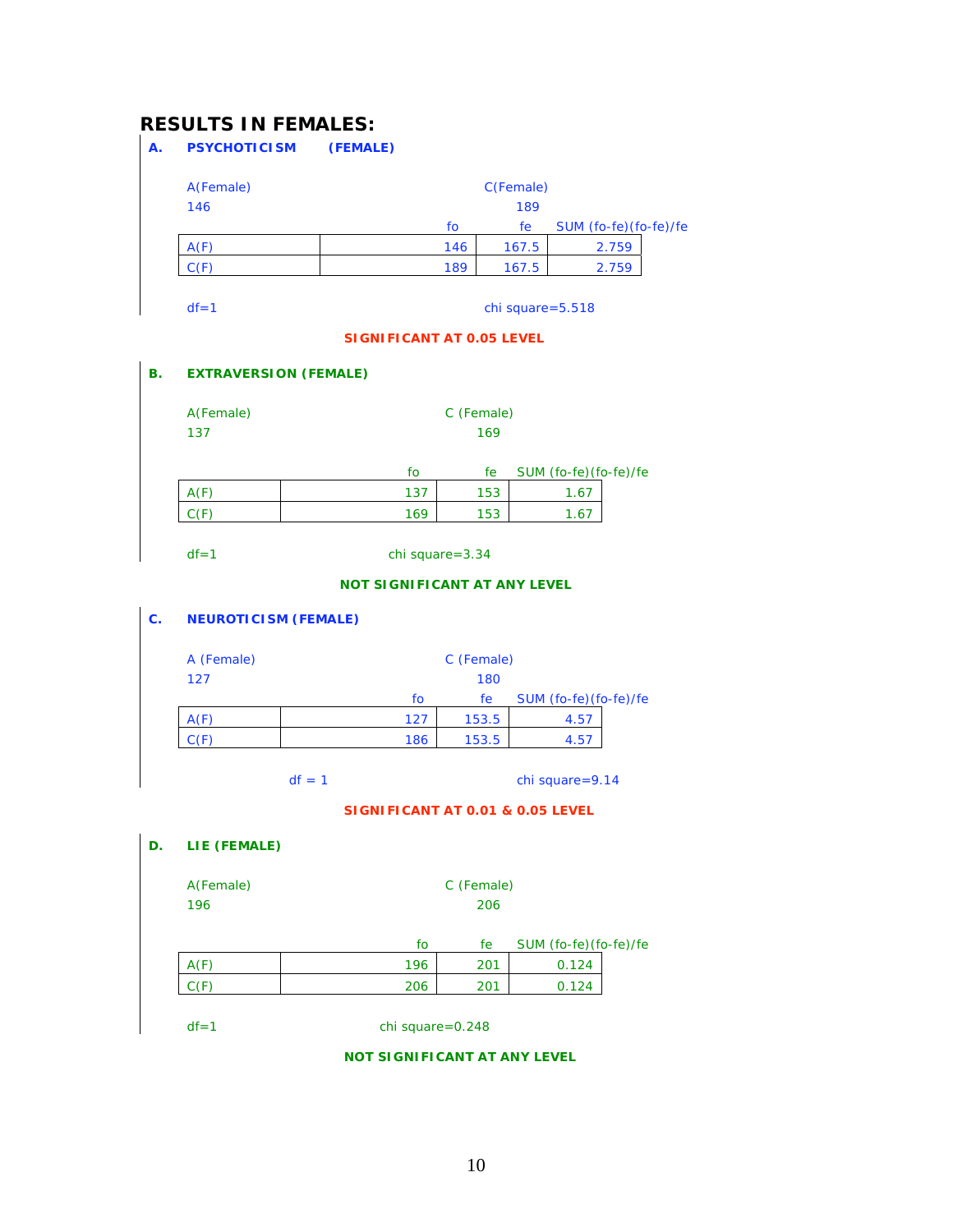### **ARITHMETIC MEAN**

### **PSYCHOTICISM**

GROUP  $A(Male) = 5.96$ GROUP  $C(Male) = 6.28$ 

GROUP A(Female)= 5.21 GROUP C(Female)= 6.75

### **NEUROTICISM**

GROUP  $A(Male) = 4.75$ GROUP  $C(Male) = 5.96$ 

GROUP A(Female)= 4.54 GROUP C(Female)= 6.42

### **EXTRAVERSION**

GROUP  $A$  (Male) = 5.21 GROUP C (Male) =  $6.64$ 

GROUP A(Female)= 4.89 GROUP C(Female)= 6.04

## **LIE SCORE**

**GROUP**  $A(Male)=7.6$ **GROUP**  $C(Male) = 7.03$ 

GROUP A(Female)=7 GROUP C(Female) =7.35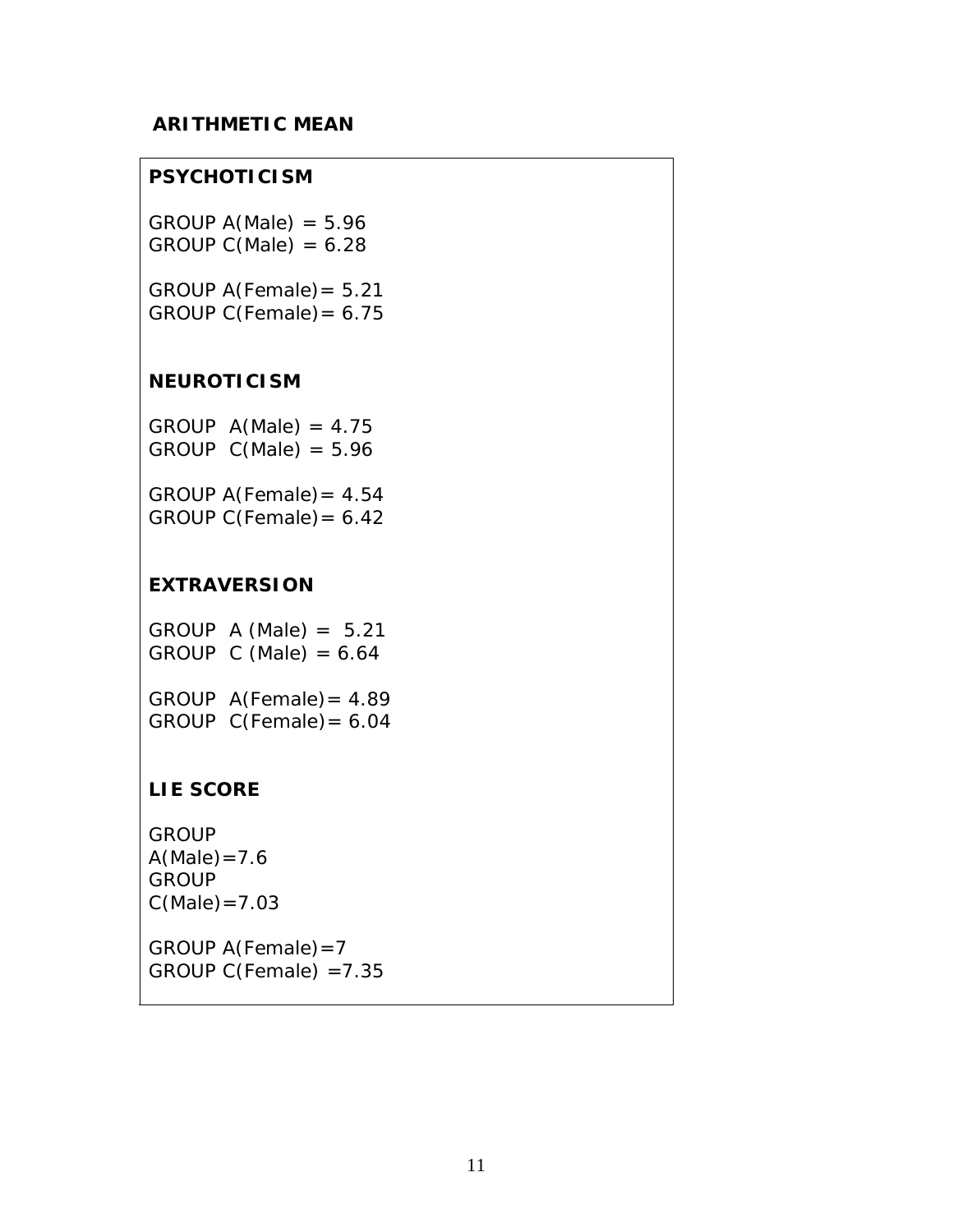### **FIGURES**

 $\Box$ 



PHOTO NO.1 GROUP A MALE. (*Who have the tip of the little fingers above the distal finger mark on the adjacent ring fingers in both their outstretched hands*)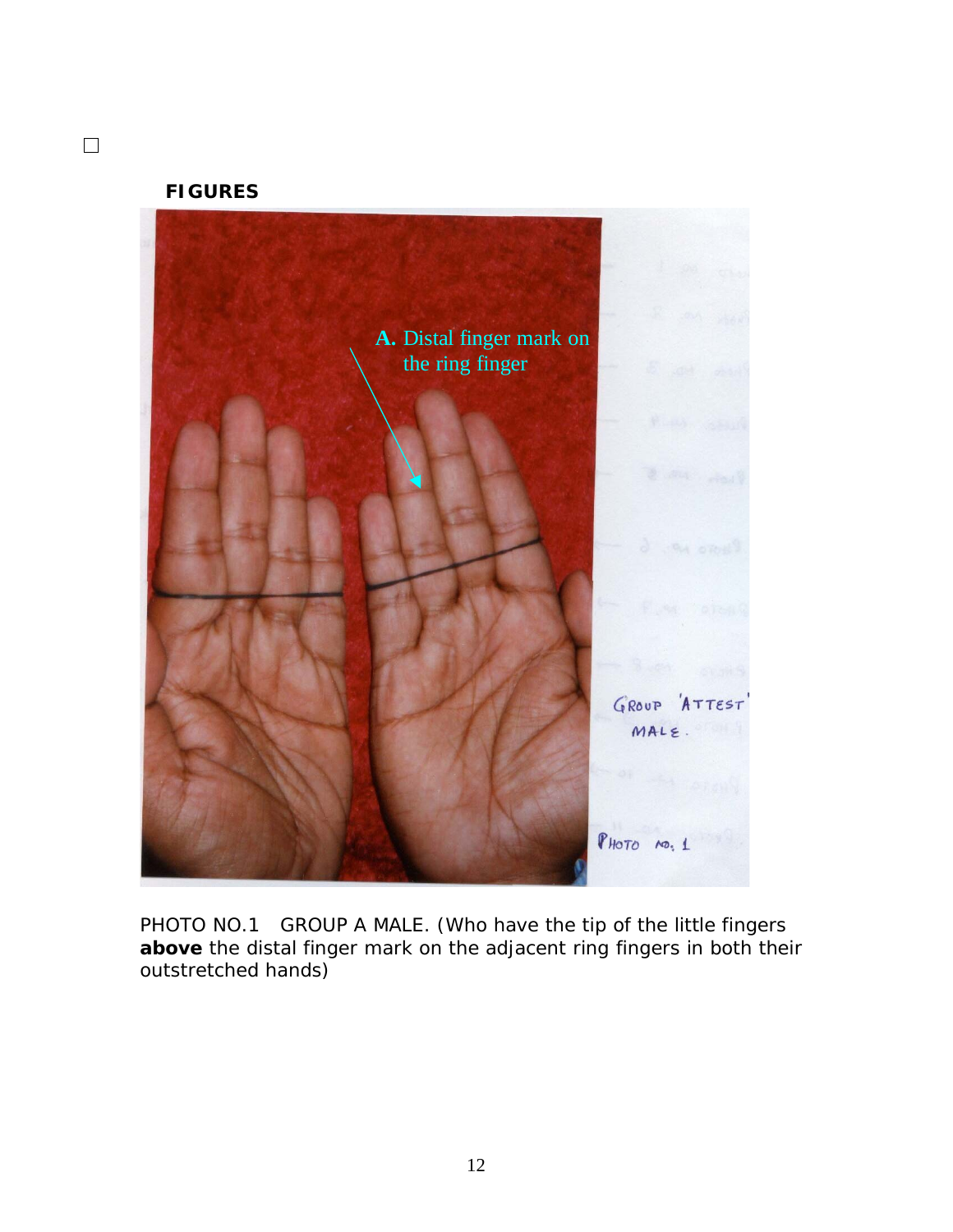

PHOTO NO. 2. GROUP A MALE AND GROUP A FEMALE (*who have the tip of the little fingers above the distal finger mark on the adjacent ring fingers in both their outstretched hands* )

 $\Box$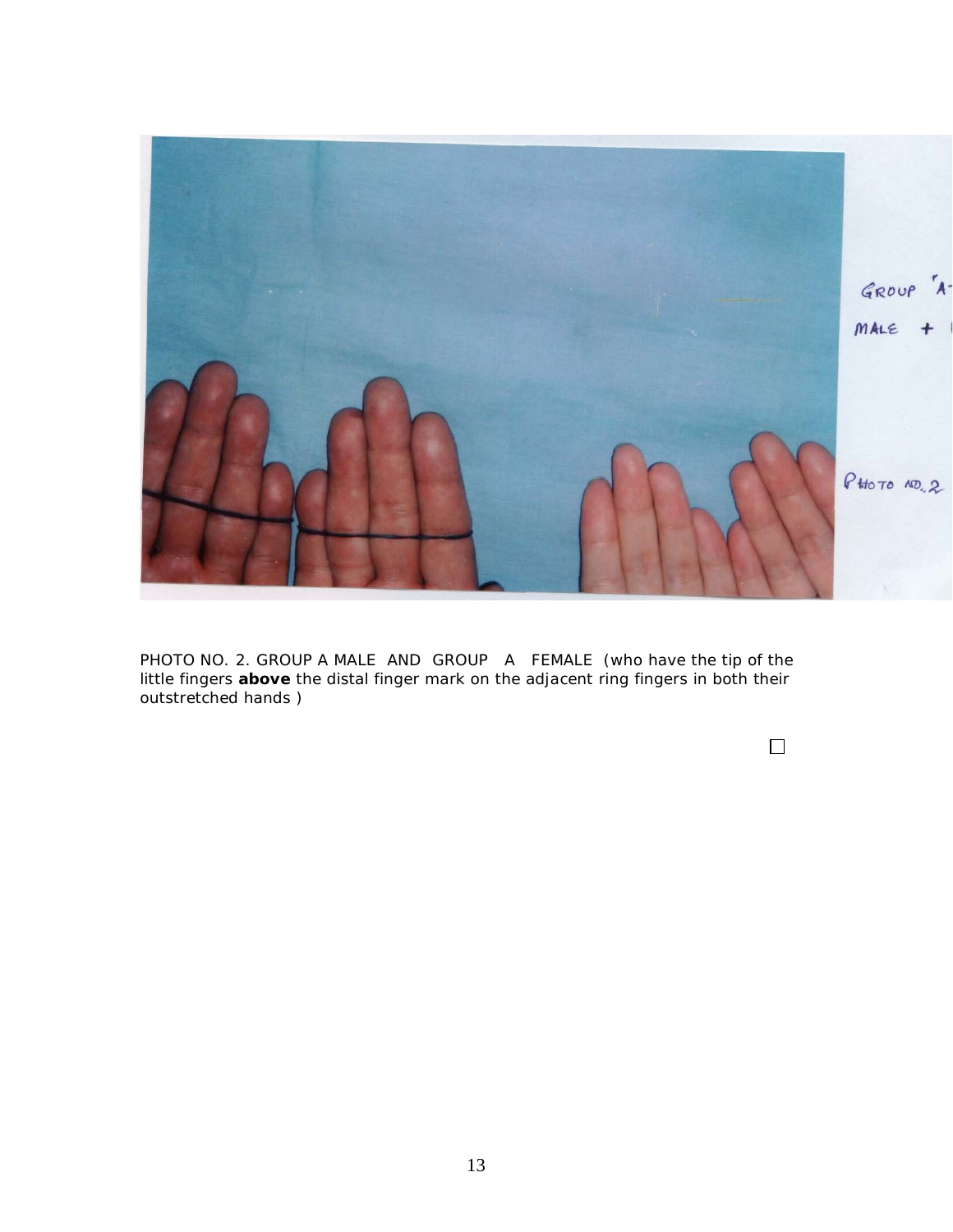

PHOTO NO. 3. GROUP C MALE (*having the tip of the little fingers below the distal finger mark on the adjacent ring fingers in both their outstretched hands*)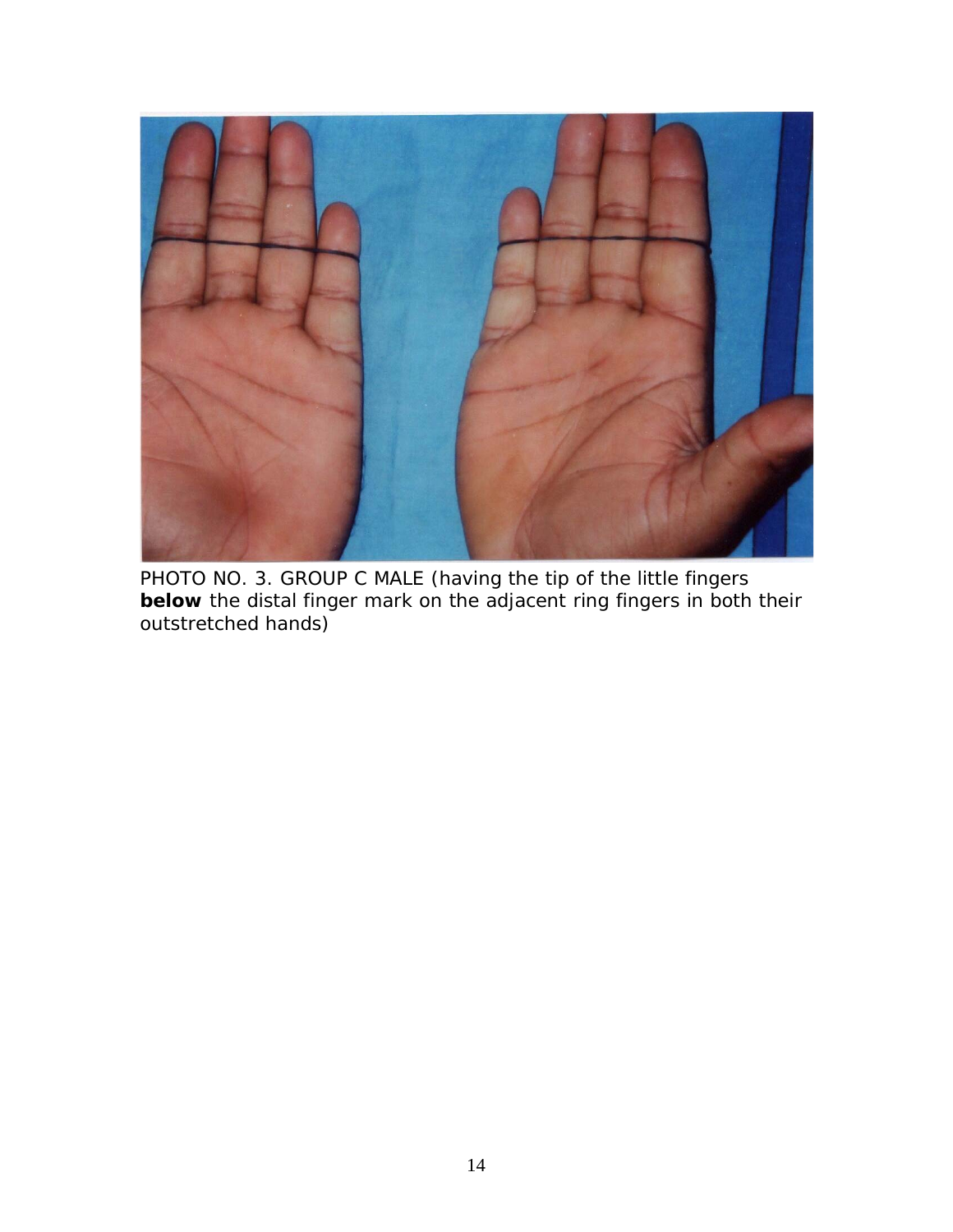

PHOTO NO. 4. GROUP C FEMALE (*having the tip of the little fingers below the distal finger mark on the adjacent ring fingers in both their outstretched hands*)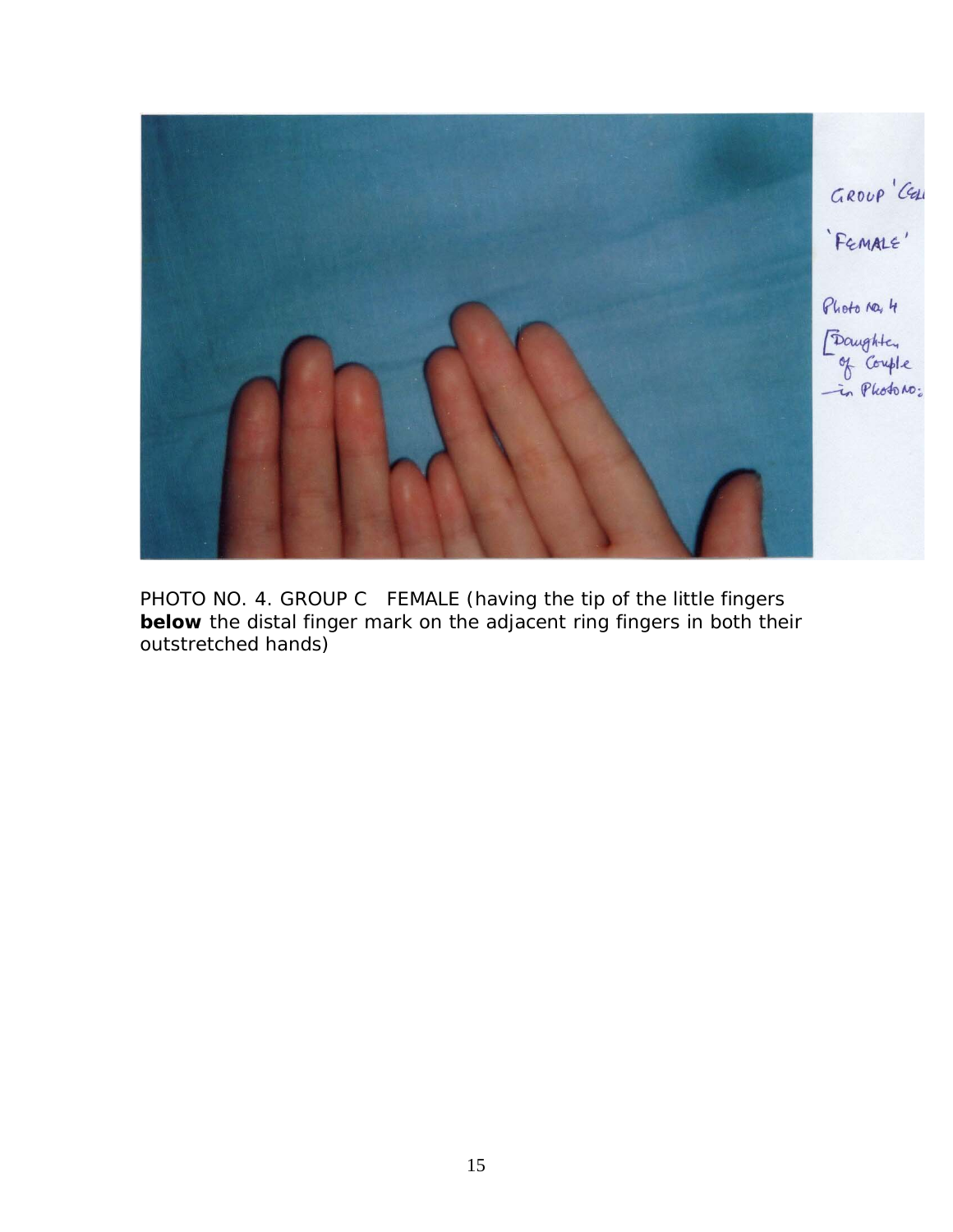## **Discussion**

People in Group C (*born with the tip of the little fingers below the distal finger mark on the adjacent ring fingers in both their outstretched hands*) are associated with **higher neuroticism scores** and therefore are more anxious, worried, moody, and unstable. They may be more prone to be easily upset in the face of very minor stresses than the persons belonging to the other Group A (*born with the tip of the little fingers above the distal finger mark on the adjacent ring fingers in both their outstretched hands*). This characteristic personality trait in Group C people may hence act as a predisposing factor in the development of affective disorders, neurotic disorders, DSH and substance abuse.

Moreover females belonging to Group C having a **higher psychoticism score** are therefore more prone to be troublesome, uncooperative, hostile, and socially withdrawn than females of Group A who with lower psychoticism score tend to be altruistic, socialized, empathic, and conventional. This characteristic personality in females in Group C may be responsible for social maladjustment problems and its sequelae.

## **Conclusion**

Further research is required, but we could infer from this study that there is a **genetically predetermined (inborn) physical marker** i.e. whether the tips of the little fingers are above or below the distal finger mark on the adjacent ring fingers in both hands that determines the characteristic personality traits or temperament of a person and their proneness to anxiety and hostility and disharmonious interpersonal relationships. Further studies can be undertaken in the study of the common genes which determines both the  $4<sup>th</sup>$  and  $5<sup>th</sup>$  finger lengths ratio and the human personality.

This study suggests further research in terms of predicting hostile/criminal behaviours.

### **Future research scopes:**

• To study the Personality traits in persons having a combination of finger patterns of Group A and C in both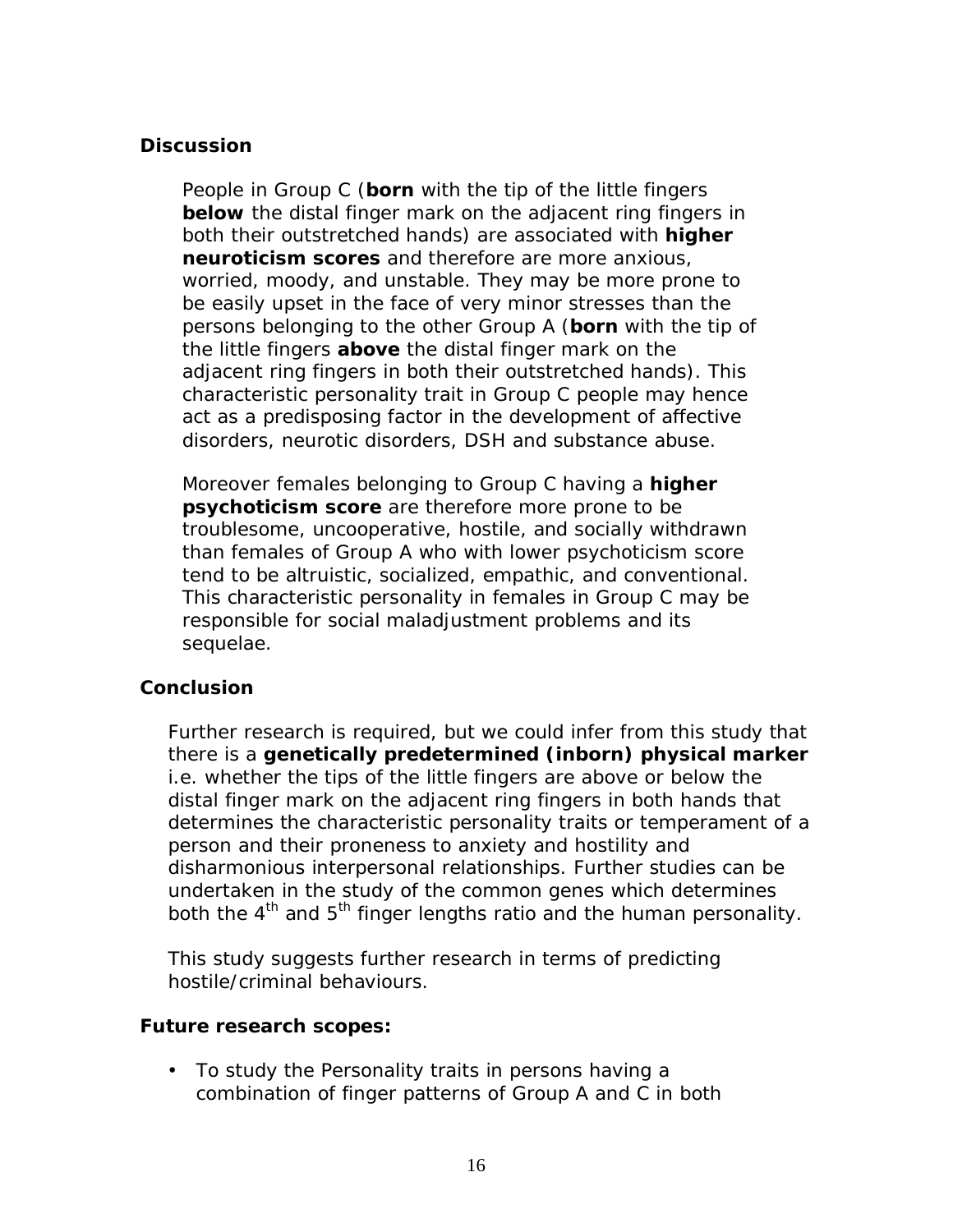their hands and to know which hand's finger length (4D&5D) pattern is dominant.

• To determine the gene/s controlling both the finger lengths(4D5D) pattern and personality traits.

### **References**

Austin-Elizabeth-; Manning-John-T; McInroy-Katherine; Mathews-Elizabeth. A preliminary investigation of the associations between personality, cognitive ability and digit ratio. Personality & Individual Differences, Nov 2002, vol. 33, no. 7, p. 1115-1124

Allsopp-J; Eysenck-Hans-J; Eysenck-Sybil-B Machiavellianism as a component in psychoticism and extraversion. Personality & Individual Differences, 1991, vol. 12, no. 1, p. 29-41

Archer, J., Birring, S.S., Wu, F.C.W., 1998. The association between testosterone and aggression among young men: empirical findings and a meta-analysis. Aggressive Behavior 24 (6), 411–420.

Austin, E.J., Manning, J.T., McInroy, K., Mathews, E., 2002. A preliminary investigation of the associationsbetween personality, cognitive ability and digit ratio. Personality and Individual Differences 33, 1115–1124.

Berenbaum, S.A., Reinisch, J.M., 1997. Early androgen effects on aggression in children and adults with Congenital adrenal hyperplasia. Psychoneuroendocrinology 22, 505–515.

Book, A.S., Starzyk, K.B., Quinsey, V.L., 2001. The relationship between testosterone and aggression: a meta-analysis.Aggression and Violent Behavior 6 (6), 579–599.

Brown, W.M., Finn, C.J., Bradley, M.C., Breedlove, S.M., 2002a. Differences in finger length ratios between self-identifies''butch'' and '' femme'' lesbians. Archives of Sexual Behavior 31, 123–127.

Brown, W.M., Finn, C.J., Breedlove, S.M., 2002b. Sexual dimorphism in digitlength ratios of laboratory mice.The Anatomical Record 267, 231–234.

Brown, W.M., Hines, M., Fane, B.A., Breedlove, S.M., 2002c. Maculinized finger length patterns in human malesand females with congenital adrenal hyperplasia. Hormones and Behavior 42, 380–386.

Buck, J.J., Williams, R.M., Hughes, I.A., Acerini, C.L., 2003. In-utero androgen exposure and 2nd to 4th digit length ratio—comparisons between healthy controls and females with classical congenital adrenal hyperplasia.Human Reproduction 18 (5), 976–979.

Bailey-Allison-A, Hurd-Peter-L Finger length ratio (2D:4D) correlates with physical aggression in men but not in women. Biological psychology, {Biol-Psychol}, Mar 2005, vol. 68, no. 3, p. 215-22

Benderlioglu Z,Nwelson RJ: Digit length ratios predict reactive aggression in women, but not in men.Horm Behav. 2004 Dec;46(5):558-64.

Csatho, A., Osvath, A., Bicsak, E., Karadi, K., Manning, J., Kallai, J., 2003a. Sex role identity related to the ratio of second to fourth digit length in women. Biological Psychology 62, 147–156.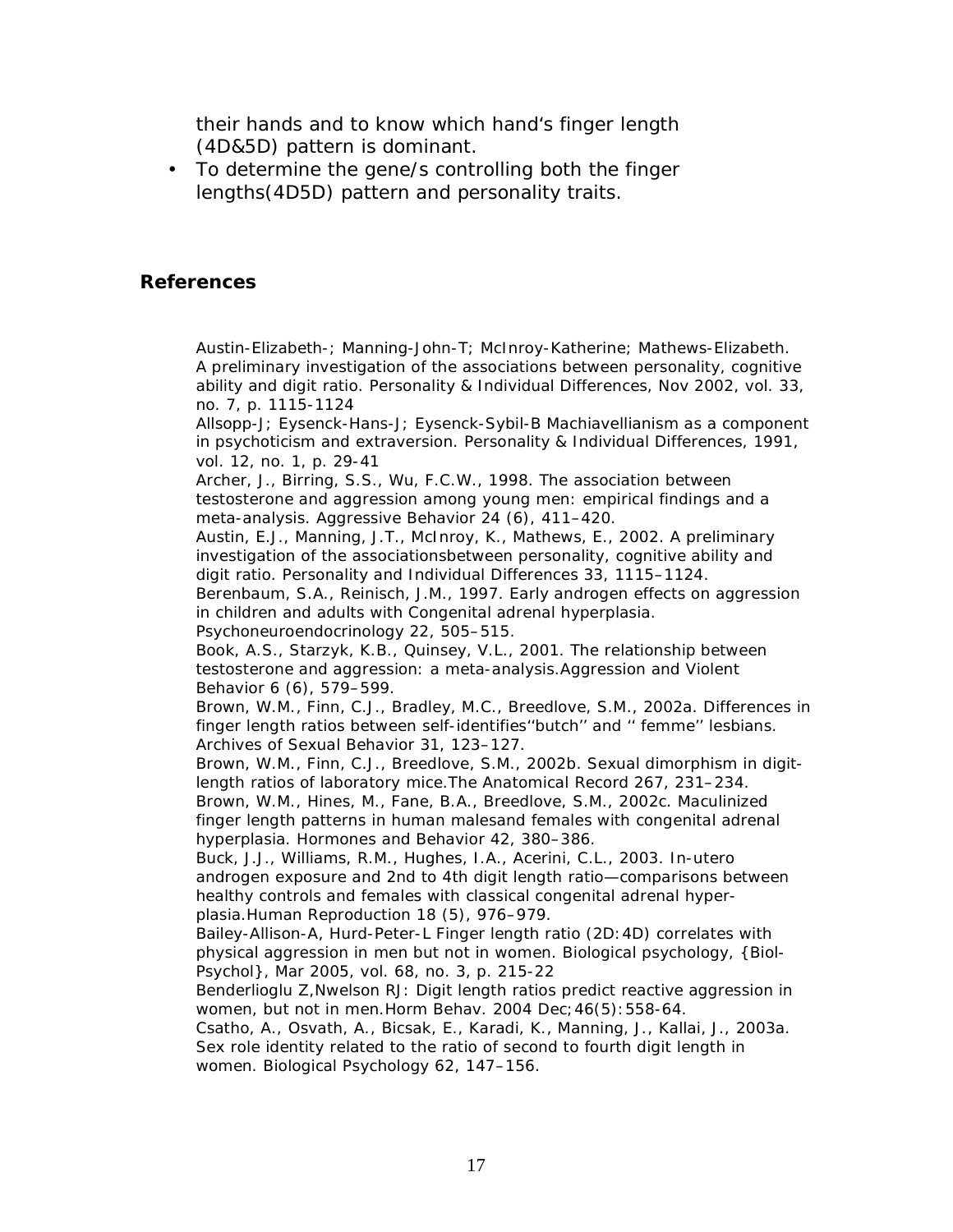Csatho, A., Osvath, A., Karadi, K., Bicsak, E., Manning, J., Kallai, J., 2003b. Spatial navigation related to the ratio of second to fourth digit length in women. Learning and Individual Differences 13, 239–249.

Eysenck, H. J. (1990). Biological dimensions of personality. In L. A. Pervin (Ed.), *Handbook of personality: Theory and research* (pp. 244-276). New York: Guilford.

Eysenck, H. J. (1991). Dimensions of personality: 16, 5, or 3?--Criteria for a taxonomic paradigm. *Personality and Individual Differences, 12,* 773-790. Eysenck, H. J. (1992a). The definition and measurement of psychoticism.

*Personality and Individual Differences, 13,* 757-785. Eysenck, H. J. (1992b). Four ways five factors are not basic. *Personality and* 

*Individual Differences, 13,* 667-673.

Eysenck, H. J. (1992c). A reply to Costa and McCrae. P or A and C--The role of theory. *Personality and Individual Differences, 13,* 867-868.

Eysenck, H. J. (1997). Personality and experimental psychology: The unification of psychology and the possibility of a paradigm. *Journal of Personality and Social Psychology, 73,* 1224-1237.

Eysenck, H. J., & Eysenck, M. W. (1985). *Personality and individual differences: A natural science approach.* New York: Plenum.

Eaves-L-J; Eysenck-Hans-J; Martin-N-G. Genes, culture and personality: An empirical approach.1989, (xvii 465 pages), US: Academic Press, Inc, San Diego, CA, ISBN: 0-12-228290-6 (hardcover).

Fink-Bernhard; Manning-John-T; Neave-Nick. Second to fourth digit ratio and the 'big five' personality factors. Personality & Individual Differences, Aug 2004, vol. 37, no. 3, p. 495-503

Fink B,Heave, Manning:Second to fourth digit ratio, body mass index, waistto-hip ratio, and waist-to-chest ratio: their relationships in heterosexual men and women.Ann Hum Biol. 2003 Nov-Dec;30(6):728-38.

Gillespie-Nathan-A, Evans-David-E, Wright-Margie-M, Martin-Nicholas-G Genetic simplex modeling of Eysenck's dimensions of personality in a sample of young Australian twins. Twin research, {Twin-Res}, Dec 2004, vol. 7, no. 6, p. 637-48, ISSN: 1369-0523.

Manning-D-Thompson; Balson-Paul-M; Xenakis-Stephen The prevalence of Type A personality in the children of alcoholics. Alcoholism: Clinical & Experimental Research, Apr 1986, vol. 10, no. 2, p. 184-189

Mglinets-V-A. (Relationship between dermatoglyphic variability and finger length in genetic disorders: Down's syndrome) Genetika, {Genetika}, Mar 1991, vol. 27, no. 3, p. 541-7

Ormel-Johan, Wohlfarth-Tamar. How neuroticism, long-term difficulties, and life situation change influence psychological distress: A longitudinal model. Journal of Personality & Social Psychology, May 1991, vol. 60, no. 5, p. 744- 755

Peters-M, Tan-U, Kang-Y, Teixeira-L, Mandal-M. Sex-specific finger-length patterns linked to behavioral variables: consistency across various human populations.

Perceptual and motor skills, {Percept-Mot-Skills}, Feb 2002, vol. 94, no. 1, p. 171-81

Peters-Michael, Mackenzie-Kevin, Bryden-Pam Finger length and distal finger extent patterns in humans. American journal of physical anthropology, {Am-J-Phys-Anthropol}, Mar 2002, vol. 117, no. 3, p. 209-17

Robinson SJ, Manning JT: The ratio of 2nd to 4th digit length and male homosexuality.

Evol Hum Behav. 2000 Sep 1;21(5):333-345.